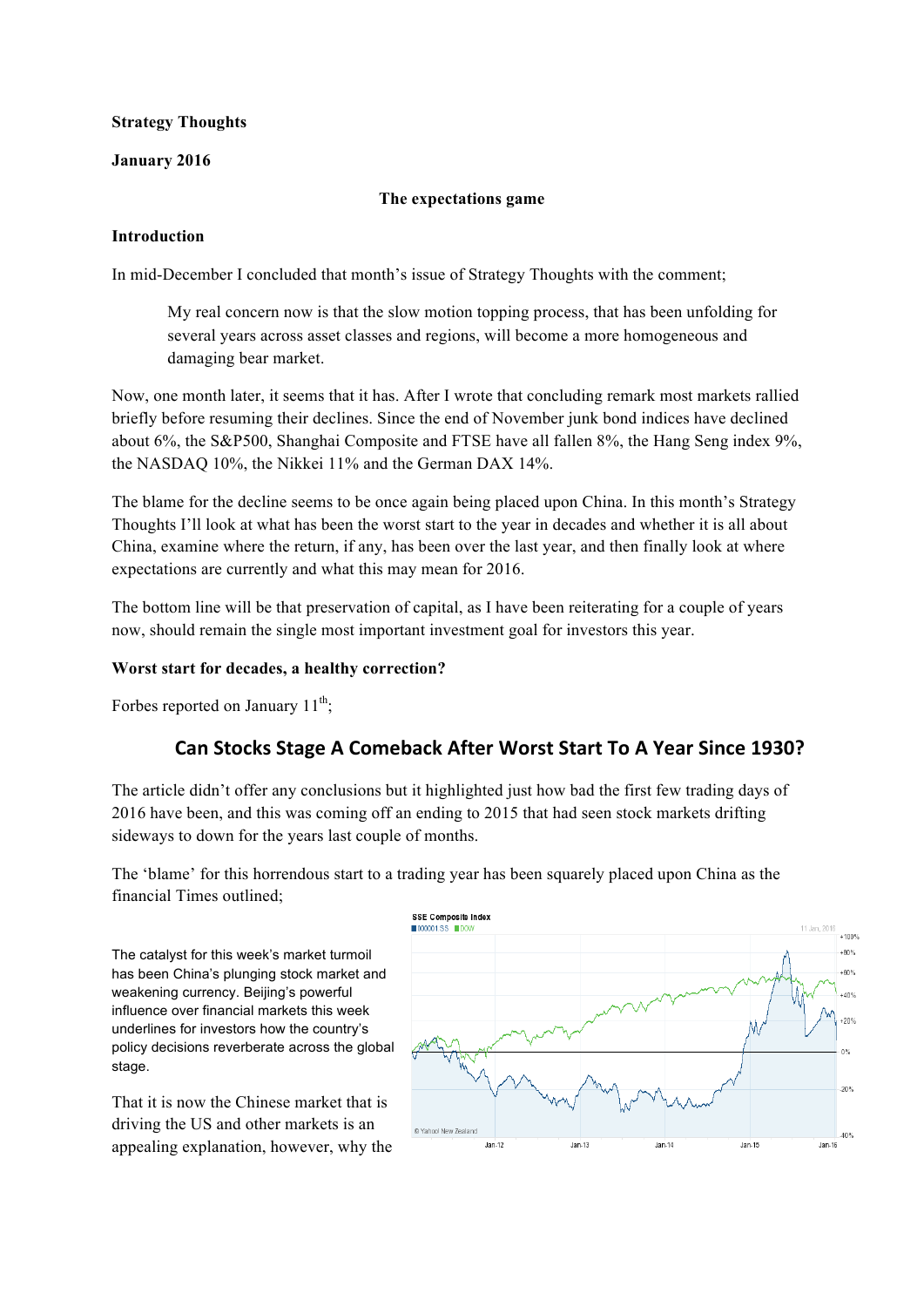relationship should occur now is less easy to explain.

The chart at the foot of the previous page shows the US Dow Jones Industrial Average compared to the Shanghai Composite over the last five years. It is a stretch to say that there is any causal link, or even a loose correlation, between the movements of the Chinese market and its US counterpart. Broadly speaking, since late 2011 the Chinese market has struggled while the US market rose, at least until mid 2014, then the US market began to plateau while the Chinese market rocketed higher. Only over the last six months, on the back of severe Chinese turmoil does the correlation become positive, but this still does not mean there is any causation. Perhaps a more likely explanation for both markets recent struggles is that neither of them should have rallied to the levels they achieved mid last year. At the levels they achieved back then expectations for both markets were clearly elevated and so vulnerable to disappointment.

Regarding expectations going forward it is perhaps more telling to note the indignation that Americans now feel with their market apparently being at the whim of the Chinese, and this despite all the glowing talk of the benefits of globalisation over the last decade or more.

On  $7<sup>th</sup>$  January Yahoo Finance ran the following headline:

## **The stock selloff is happening in a parallel universe**

Do we all live in China now? Investors could be excused for thinking that, given that arcane indicators such as a Chinese manufacturing index and the value of the Chinese yuan are inducing nauseating drops in the US stock market. And the surprise halt to trading in the latest Chinese session, a mere 30 minutes after markets opened, has thrown U.S. and European markets into a tailspin.

Last we checked, however, the Dow Jones and S&P 500 indexes were composed of U.S. companies that might do some business in China, but still earn the vast majority of their revenue elsewhere. And elsewhere, economic fundamentals are looking way better than the gloomy start to this year's trading would suggest.

The U.S. economy will probably grow around 2.5% this year, which isn't great, but is a sustainable pace that seems nowhere near overheating. The economy can progress at that measured pace for a long time before the next downturn occurs.

The article then went on to list all the good news out there regarding the US economy. It also pointed out that things were improving in Europe and that while there may have been some reasons for a degree of caution there were no reasons for plunging markets. It quoted one major bank's comments in a calming note to clients;

"As far as the domestic economy is concerned, we see growth continuing, downside volatility caused by fear and uncertainty creates buying opportunities, in our opinion."

It is indeed the case that ultimately downside volatility, fear and uncertainty, are all ingredients that are found at great buying opportunities, and at the end of bear markets. But the US market is still only down about 10% from its all time high mid last year and these recent moves may only be the opening salvos in what ultimately does turn into another bear market. It is also the case that at market bottoms the media are always involved in fanning the fear and uncertainty rather than in correctly cautioning in favour of a contrary view.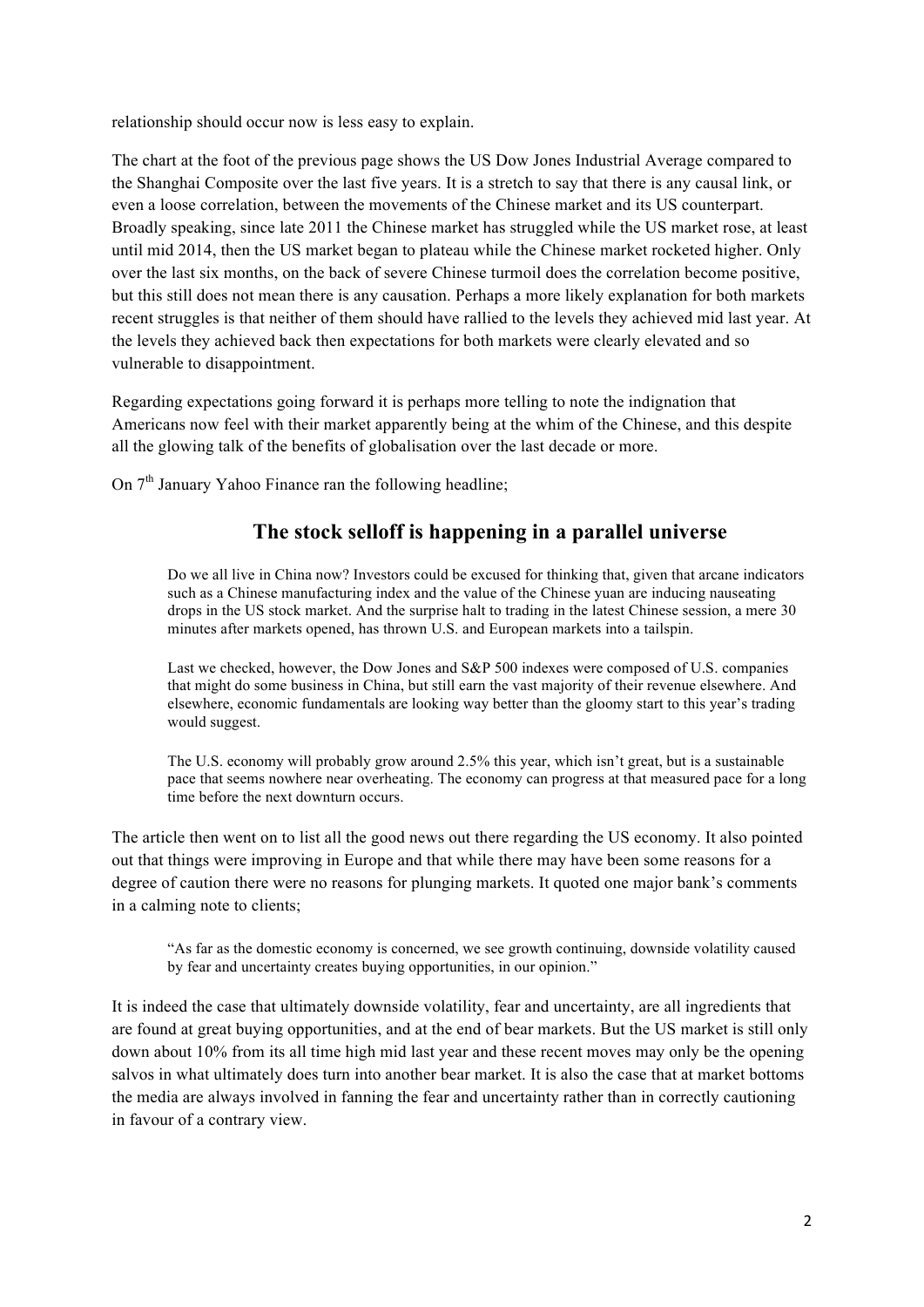All of this highlights that what has already been seen to the downside, particularly in the US is generally being seen as unwarranted, unnecessary and therefore another one of those oxymoronic 'healthy corrections'.

On January  $8<sup>th</sup>$ , after the worst start to a trading year in decades CNBC ran the story;

### This isn't like 2008—but a correction IS coming

The prospect of a correction may have been alarming to some readers, but apparently there is no cause for concern, the article went on to point out;

A 20 percent to 30 percent correction in equity prices would be **a healthy move** after the recent run-up over the last few years. (Emphasis added)

On the same day CNN pointed out that the Dow had suffered its worst start to the year EVER, tumbling into correction (down 10% or more) territory, and then listed the major indices of; France, the UK, Switzerland, Japan, India, Australia and Canada as all having joined the Dow in the correction zone and China and Germany as having already entered bear market territory (down 20%). But like CNBC none of this is cause for any alarm as the article went on to state;

Corrections are not such a bad thing, especially if they aren't too long. They can be a lot like naps: **healthy breaks** that allow investors to reassess stock prices. (Emphasis added)

It is of great concern that so many still view what has been seen so far this year in such a benign fashion as this implies that expectations remain elevated and the chances of further disappointment far outweigh the possibility of a positive surprise.

### **Economic expectations**

Even though I have long maintained that no causal link exists between the path of an economy and that economy's related stock market it is still useful to know what the majority expect from the economy. Not in the hope that those expectations will be right but rather that it provides good insight into the degree of optimism or pessimism that may already be priced in to markets, and so where disappointments or surprises may lie.

On January  $6<sup>th</sup>$  the BBC reported;

### **What can we expect in 2016 from the world economy?**

If the mainstream forecasters are right slightly better than last year. The International Monetary Fund, for example, forecasts growth of 3.6% this year after 3.1% in 2015.

The Wall Street Journal each year surveys more than 60 economists and this year not a single economist is forecasting a recession in the US. The average forecast is for US growth to improve slightly, similar to the BBC findings, to an average growth rate of 2.6%. Remarkably, virtually the same number can be used for their forecasts in each of the next three years. A very neat extrapolation of what has been experienced since 2010. This would be an amazingly stable outcome if it were to eventuate, particularly given the growing volatility across asset classes and growing levels of tension geopolitically.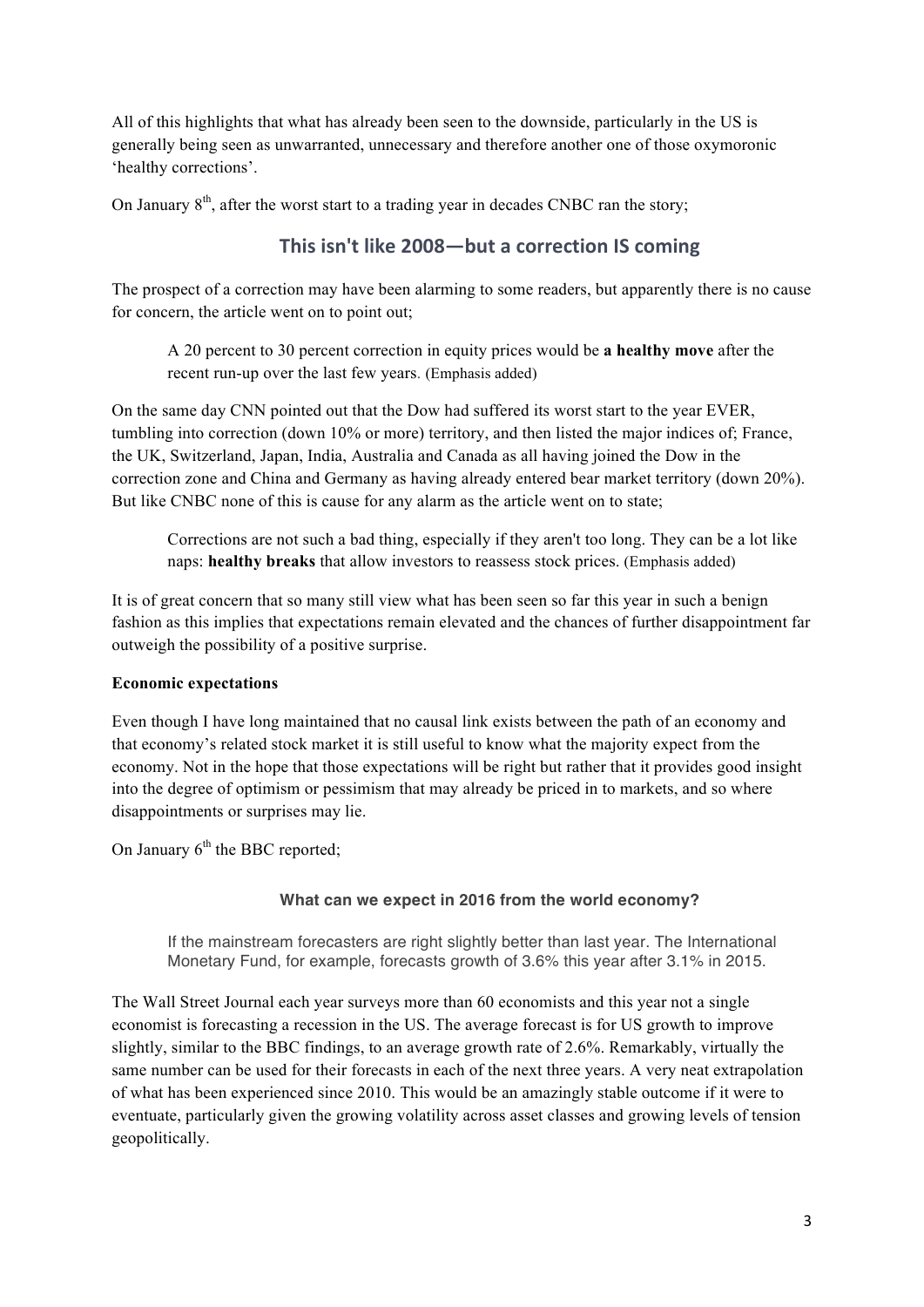The same survey by the Wall Street Journal in December 2007 had the average of 54 economists looking for growth to accelerate through each quarter of 2008 from a meagre 1.5% in the first quarter of 2008 through to 2.7% in the fourth quarter and an average for the year of 2.2%. It actually came out twelve months later at -0.3%. With 54 economists being surveyed in 2007 there were 2016 separate quarterly estimates of growth, only 4 were negative! Given such universally optimistic forecasts immediately ahead of what would become the Global Financial Crisis it is not surprising that stock markets responded so poorly to the repeated economic disappointments that were delivered.

By December 2008, a year later, the same survey respondents had softened their optimism a great deal and forecast zero real growth for calendar 2009; it actually came out at -2.8%. In that survey those forecasting actual growth were about even with those calling for a decline, but the worst decline forecast was -1.9% so disappointments continued into 2009.

On the back of such severe disappointments expectations on the part of economic forecasters got ratcheted lower and lower and even through mid 2009, as evidence of a recovery was at hand and equity markets were soaring many economists erred on the side of caution and warned of the risk of the dreaded 'double dip'. In august 2009 the Financial Times ran the headline;

# **The risk of a double-dip recession is rising**

Even late in the year that fear remained as the Reuters story from September;

# **Double-dip recession risk rising: El-Erian**

And the Business Insider story from December highlighted;

## **Risk Of Double-Dip Recession Is Rising, Says Krugman**

With such depressed expectations it was not difficult for markets to receive positive surprises and so the cyclical bull market that began in March of 2009 continued.

Unfortunately economic expectations now are more similar to those in late 2007 than those found at great buying opportunities like early 2009. The same is true of expectations for the stock market.

### **Stock market expectations**

In the past I have frequently referred to the survey of Wall Street strategists that Barron's conducts in December of each year as forecasts from strategists can be just as informative regarding levels of expectations as those from economists. To the right is the cover from Barron's outlook edition last month and the subtitle reveals that for 2016 the average forecast from the Wall Street strategists surveyed is for the market to rise 10%, apparently propelled by modest profit growth. This seems a reasonable and measured forecast but unfortunately it is almost identical to that made by the same forecasters the year before. The average forecast from strategists in December 2014 was for the

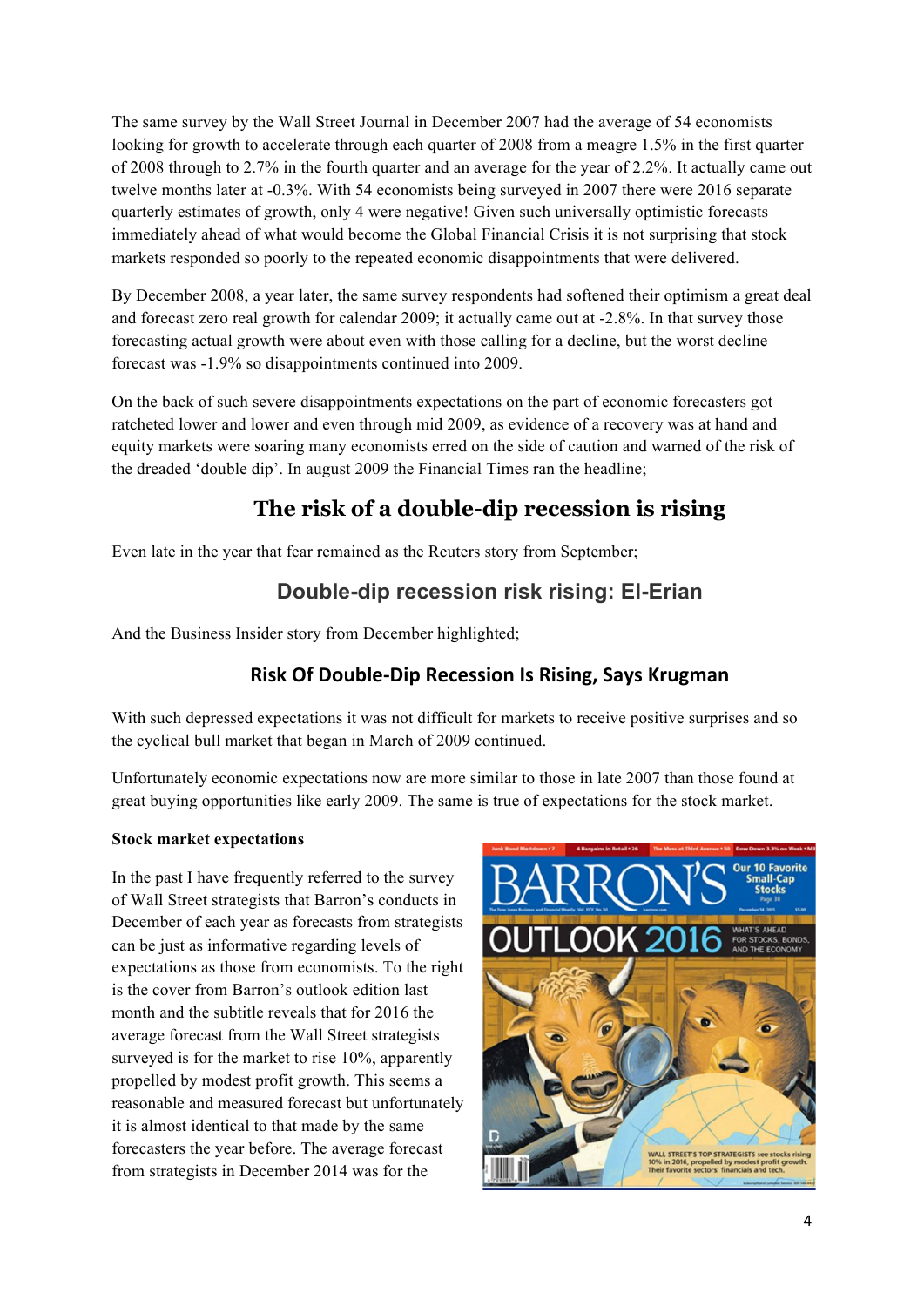S&P500 to end the year at 2210, a round 10% rise from the 2002 level that it was at when the survey results were published. Not one of those strategists surveyed saw the market falling in 2015, but to be fair the market did only fall a tiny fraction of a percent in calendar 2015.

Business Insider conducts a slightly broader survey of strategist forecasts and their results are very similar. The average forecast the fourteen strategists they surveyed gave was for the market to end 2015 at 2211 and like Barron's not one forecast a down year. Their survey for the year ahead reveals an expectation for the market to rise 10% to 2200 and incredibly almost half of those strategists surveyed look for the year to end at 2200 plus or minus just 25 points. It seems the very strong human instinct of herding is still alive and well and it does raise the question of where the surprise is most likely to fall.

It could be that the world, and particularly the US, continues its economic recovery at an even better rate than that forecast by the economists and that the stock market obliges with another positive year and rises possibly more than currently expected. Or, perhaps there is greater room for the economy to be a little less positive than expected and for the markets to reflect that disappointmnet. This is what happened in 2008.

Back then, at year end 2007, economic forecasters were modestly constructive and so too were strategists who forecast a 12% rise in the S&P. Both these expectations proved wildly optimistic as the economy imploded and the market fell by 38% in the calendar year.

It continues to be my concern that the possibility of the general news backdrop being more constructive and more positive than that currently expected is substantially lower than the risk of some modest disappointment. It is important to remember that for a bear market to begin and a peak to have occurred the news doesn't have to be outright bad, just not as positive as the majority previously anticipated.

This process of gradual and incremental disappointments and the subsequent rolling over of markets may already have begun.

### **Where has the return been?**

Last month in 'Risk is not a knob' I highlighted that over the last year or more it really hasn't mattered what risk profile an investor had chosen, all risk profiles pretty much broke even and there certainly hadn't been any extra return generated through taking on more risk. Then I used the total return of US investment vehicles over the last year to illustrate this point, but this also raises a bigger question; has risk been rewarded anywhere and in what currency?

In New Zealand over the last year returns have been reasonable with the most aggressive risk profiles generating returns in the low double digit range, however, these returns have to be kept in perspective, particularly when compared to returns generated by the similar risk profiles in the US that I showed last month. When measured in US dollars the Kiwi fell by 13% in 2015 eliminating all the gains that risk taking had delivered. Risk did generate a little greater return in New Zealand, but not when looked upon on a global basis.

In researching the numbers from New Zealand Kiwisavers in order to be able to make this comparison I came across some interesting observations from a New Zealand Morningstar analyst that further highlighted the generally benign expectations that I have already described for 2016 from a US perspective.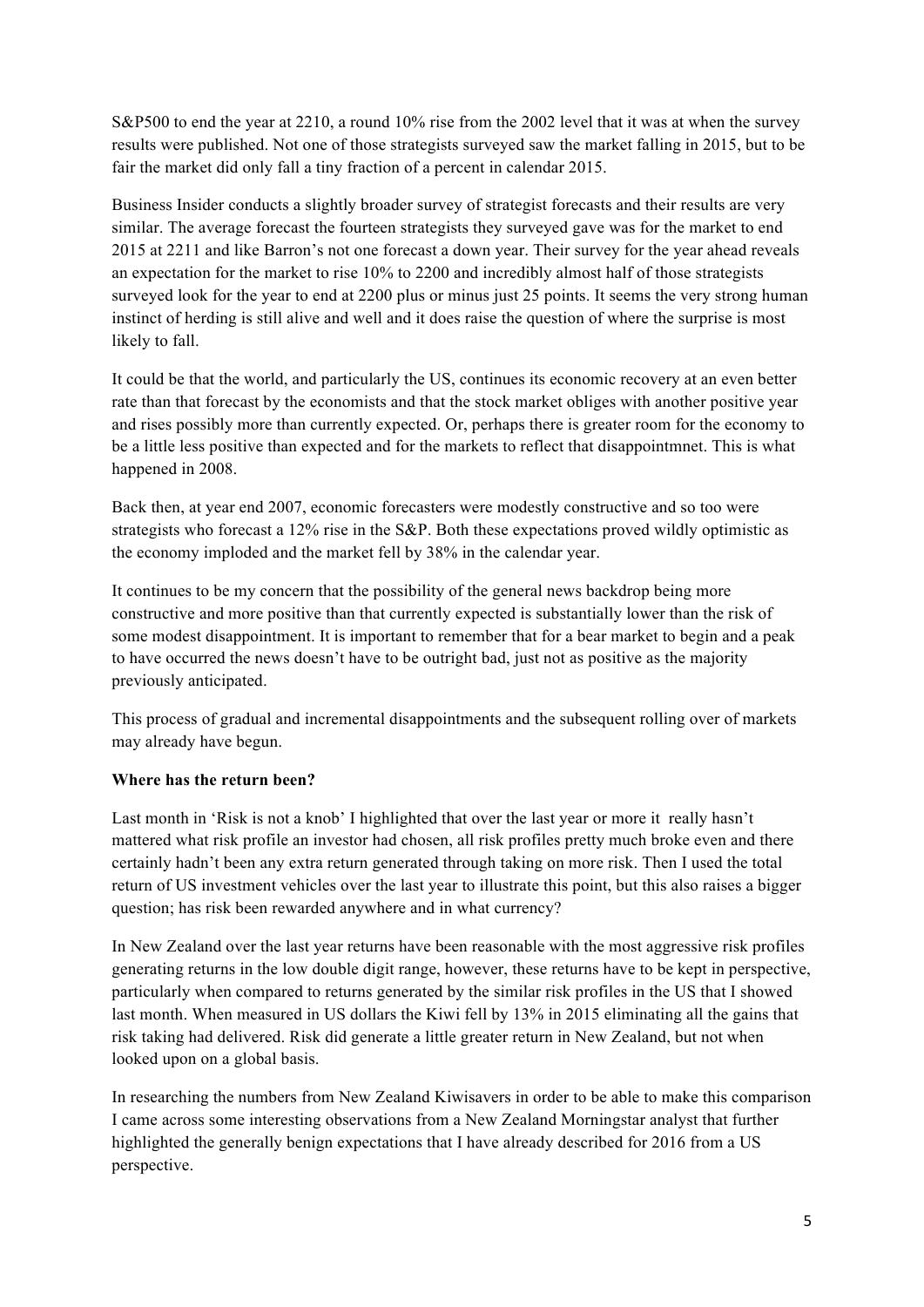On the 7<sup>th</sup> January the analyst was asked about the outlook for 2016. She felt that *"there was unlikely to be any major upset for KiwiSaver investors through 2016"* and that *"she was not expecting major equity market losses".* She further went on to state that *"KiwiSaver funds were well diversified, with reasonable asset allocation that would make them able to weather market environments such as the current one well."* And that she was *"not worried about the structure of the KiwiSaver managers we cover."*

Her concluding remark was that *"She said she did not expect aggressive and growth funds to stop being the best performers because there is no equity market collapse predicted, and fixed interest is also expected to deliver muted returns."*

All this may be very comforting to the average investor, however, feeling safe because 'no equity market collapse is predicted' is probably not the firmest foundation upon which to build a strategy. No equity market was predicted at year end 2007!

The reward for dialling up the risk knob in New Zealand over the last year was not unique, total returns from equities were reasonable in a few other major markets, notably Germany, France and Japan. Unfortunately once converted into US dollars for comparison purposes the German and French experience, just as in the case of New Zealand, became far less rewarding as all the gains from risk assets were taken away by currency movements. Japan was virtually unique last year in rewarding risk as the yen was virtually flat versus the dollar.

| <b>Country</b>                | <b>Index</b>    | <b>Gross</b> | <b>Components</b> |            |
|-------------------------------|-----------------|--------------|-------------------|------------|
|                               |                 | Returns*     | <b>Dividends</b>  | Capital    |
| <b>New Zealand</b>            | NZX50           | 13.6%        | 5.1%              | 8.5%       |
| <b>France</b>                 | <b>CAC 40</b>   | 11.9%        | 3.4%              | 8.5%       |
| Japan                         | Nikkei 225      | 11.0%        | 1.9%              | 9.1%       |
| <b>Germany</b>                | <b>DAX 30</b>   | 9.6%         |                   |            |
| <b>US</b> Nasdaq              | Composite       | 7.0%         | 1.3%              | 5.7%       |
| <b>Australia</b>              | S&P/ASX 200     | $2.6\%$      | 4.7%              | $(2.1\%)$  |
| <b>USS&amp;P</b>              | S&P500          | 1.4%         | 2.1%              | $(0.7\%)$  |
| <b>US Dow Jones</b>           | <b>DJIA</b>     | $0.2\%$      | 2.4%              | $(2.2\%)$  |
| Developed markets (USD)       | MSCI            | $(0.3\%)$    | 2.4%              | $(2.7\%)$  |
| <b>United Kingdom</b>         | <b>FTSE 100</b> | $(1.3\%)$    | 3.6%              | (4.9%)     |
| <b>Hong Kong</b>              | Hang Seng       | $(3.9\%)$    | 3.3%              | $(7.2\%)$  |
| <b>Emerging markets (USD)</b> | <b>MSCI</b>     | $(14.6\%)$   | 2.4%              | $(17.0\%)$ |

Return from equities across major markets in local currency terms:

\*In local currencies

In Australia the returns from taking risk were very modest and became substantially negative when currency factors were included and the same was true in the UK, Hong Kong and the emerging markets.

The bottom line is that 2015 was a year when it was very hard to generate a real return on a global basis, despite the substantial rhetoric to the contrary amid the benign and optimistic forecasts for the year to come.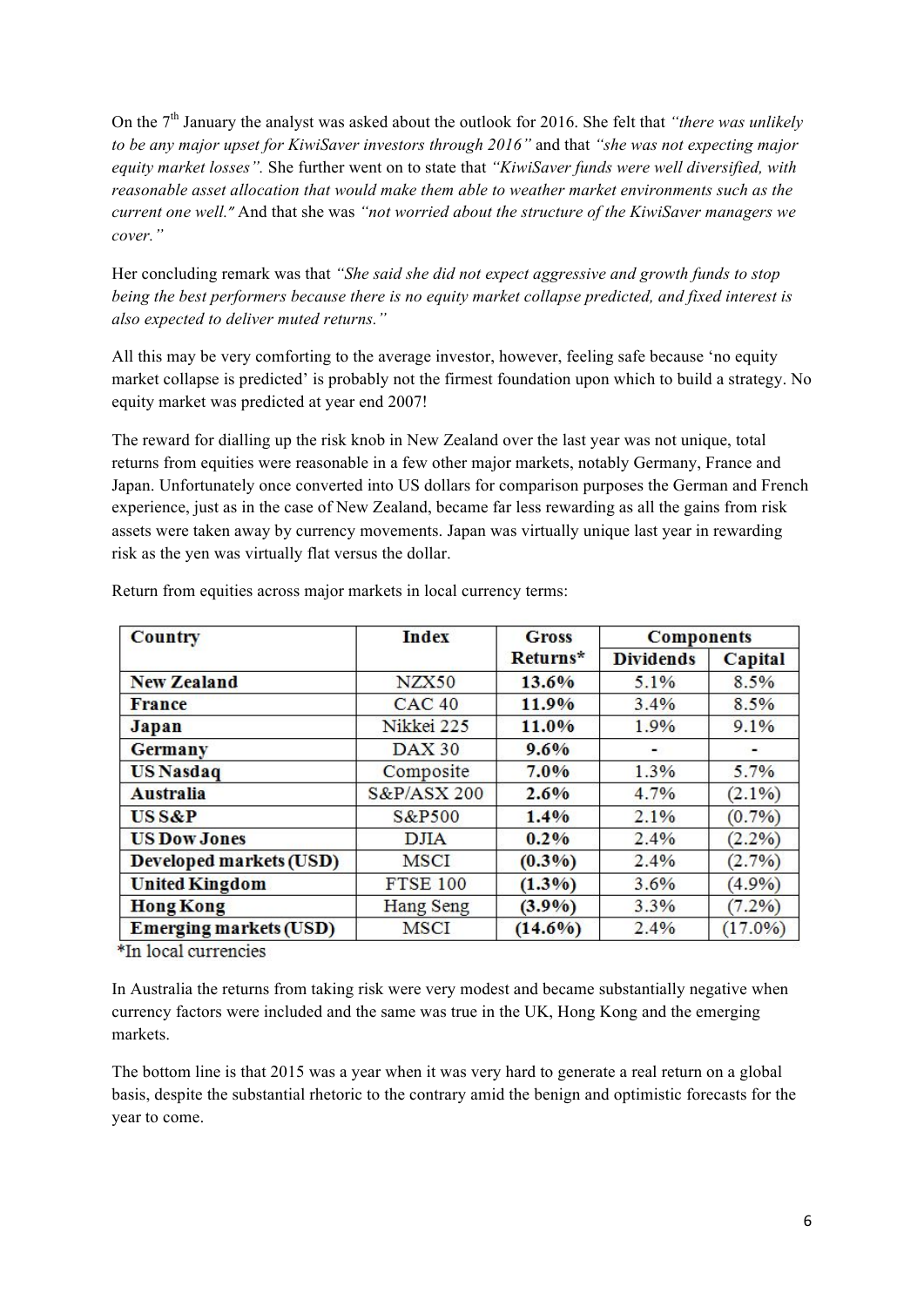### **Thoughts on supply demand**

Listening to the commentary that has accompanied this most recent leg of decline in the price of oil it would be easy to be taken in by the simple and appealing idea that the price of any asset (investment of otherwise) is simply a function of supply or demand. We seemingly hear daily that the price of oil continues to fall due to excess supply or that stock markets fall due to there being more sellers than buyers. Unfortunately things are far from this simple. When it comes to stock markets, there are always exactly the same number of buyers and sellers, otherwise a trade cannot take place, what matters is the level of enthusiasm or urgency on the part of buyers and sellers, and this is an emotional, expectationally, driven factor, not an economic one. And when it comes to commodities it is clear that even those organisations with the best information regarding levels of supply and demand consistently fail to forecast where prices will go.

In his marvellous 2010 book 'Economyths' David Orrell wrote of the futility in believing that somehow there was this direct relationship between the price of an asset and the prevailing supply and demand situation for that asset.

In fact the idea that supply or demand can be expressed in terms of neat lines at all is a fiction. As econophysicist Joe McCarthy observed, there is no empirical evidence for the existence of such curves. Despite that, 'intersecting neo-classical supply-demand curves remain the foundation of every standard economics textbook'. Like unicorns, the plot of supply and demand is a mythological beast that is often drawn, but never actually seen.

This helps explain why large economic models, which are based on the same laws, fail to make accurate predictions (traditionally the test of reductionist theories).

He then goes on to review the forecasts, over the previous quarter of a century, of the Energy Information Administration, (part of the US Department of Energy). There forecasts are based upon computations using their World Oil Refining, Logistics and Demand model.

In the 180s, the predictions called for prices to increase, probably because the models incorporated memory of the 1970s oil shock. Prices instead fell and remained low for the next couple of decades. The forecasts eventually learned that prices were not going to return to previous levels, and flattened out; but as soon as they did prices spiked up to \$147 per barrel. Then plummeted to \$33. Then doubled again.

This oil price spike played a large part in exacerbating the credit crunch, but went completely unpredicted by the experts. The reason is that it had absolutely nothing to do with supply or demand. According to the EIA, world oil supply actually *rose,* and demand *dropped,* in the six months preceding the spike.

Oil is obviously closer to the opposite price extreme now than it was when it hit \$147 in 2008, and it is easy to believe that the price can only keep falling given the apparent oversupply that exists, however, it is important to remember that supply and demand does not set prices, what does is expectations on the part of market participants, and what causes prices to change are surprises and disappointments. It seems right now that given the extremely bleak expectations in the oil market that if there is to be a surprise or disappointment it is more likely to be a surprise. There still may be massive oversupply, but if that oversupply is less than the majority fear then it will qualify as a positive surprise and the price will rise.